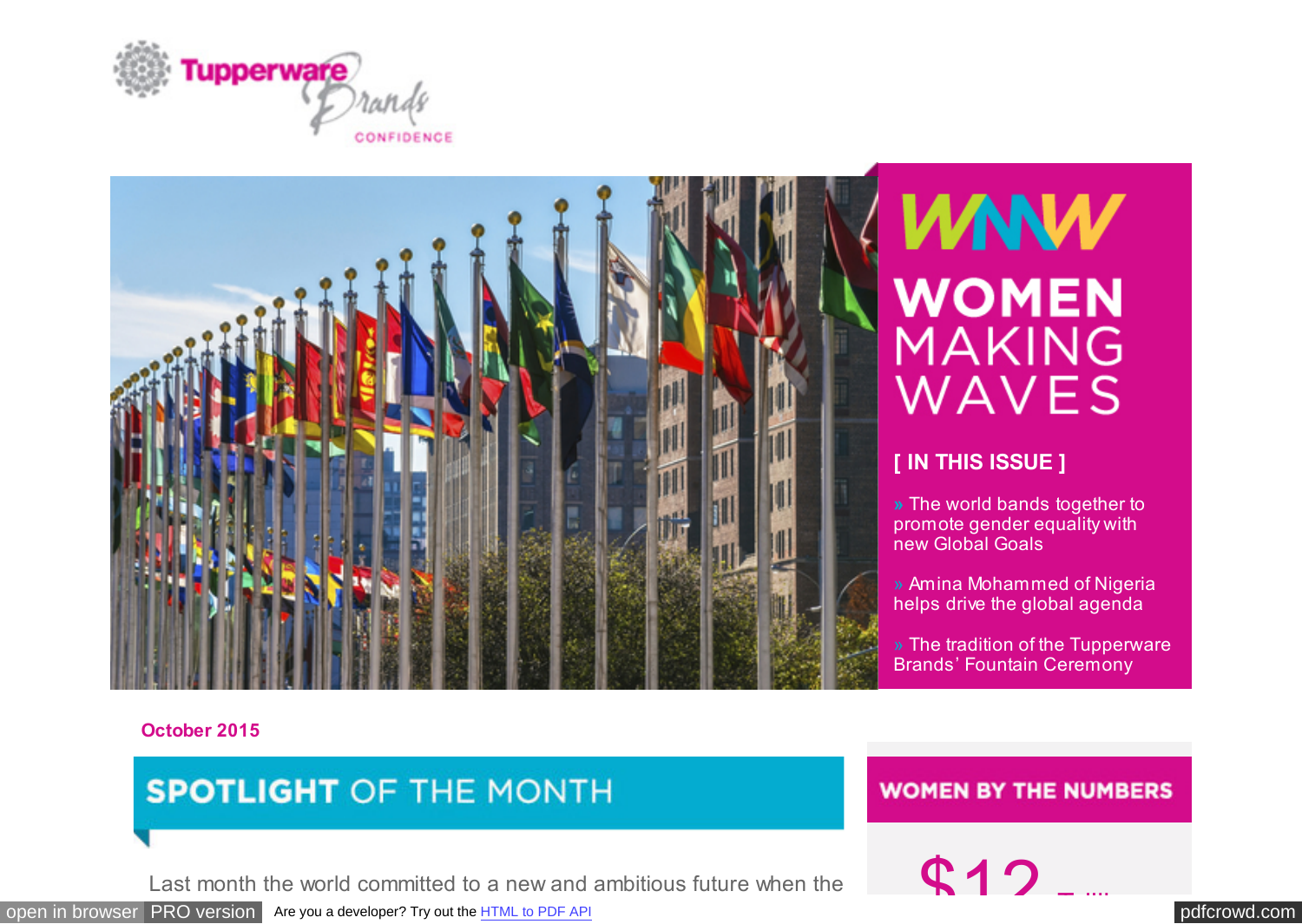United Nations officially ratified the [Sustainable Development Goals](https://t.e2ma.net/click/5wkos/938ivu/dz7l6i) (also known as SDGs or Global Goals). Replacing the Millennium Development Goals, the SDGs shape the global policy agenda until 2030 through a series of seventeen goals and 169 corresponding targets. These goals range from ending poverty to conserving the ocean to building sustainable industrialization.

[Global Goal #5](https://t.e2ma.net/click/5wkos/938ivu/tr8l6i) aims to achieve full universal gender equality and empowerment for all women and girls. The targets for this goal include ending all forms of discrimination, violence and exploitation based on gender; achieving gender parity in political decision-making; and ensuring women have equal rights to economic and technological resources, among other important initiatives.

It might have crossed your mind already, but it's worth pointing it out directly: the Global Goals will not be achieved without a universal commitment to gender equality, because women's rights intersect with all aspects of the global policy agenda. In fact, the UN Secretary-General Ban Ki-moon declared as much at the Global Leaders' Meeting on Gender Equality and Women's Empowerment last month, [asserting,](https://t.e2ma.net/click/5wkos/938ivu/9j9l6i) "We cannot achieve our 2030 Agenda for Sustainable Development without full and equal rights for half of the world's population, in law and in practice."

The Secretary-General is joined by a chorus of voices advocating for women's rights. The Executive Director of UN Women, Phumzile Mlambo-Ngcuka, published an op-ed in The Huffington Post, [concluding,](https://t.e2ma.net/click/5wkos/938ivu/pcam6i) "Without gender equality and a full role for women in society, in the economy, in governance, we will not be able to achieve the world we hoped for."

While the UN was working hard to ratify the SDGs, we witnessed a major milestone anniversary in the 20th commemoration of the Beijing Conference, in which the [Beijing Declaration](https://t.e2ma.net/click/5wkos/938ivu/54am6i) was adopted to promote international gender equality. To commemorate the day, 80 heads of state [gathered](https://t.e2ma.net/click/5wkos/938ivu/lxbm6i) and, one by one, took the stage to publicly announce their commitment to advancing the status of women both nationally and internationally. President Michael D. Higgins of Ireland [called](https://t.e2ma.net/click/5wkos/938ivu/1pcm6i) gender inequality "the most persistent and prevalent form of human rights violation." President Raul Castro of Cuba [declared](https://t.e2ma.net/click/5wkos/938ivu/hidm6i) that the participation of women in society is necessary for "an equitable and just international

would be [added](https://t.e2ma.net/click/5wkos/938ivu/d7lm6i) to global GDP by 2025 if every country matched the gender parity of the fastestimproving country in its region

# $95%$ +

of international agreements made at the UN since 1995 have [included](https://t.e2ma.net/click/5wkos/938ivu/tzmm6i) aspects of gender equality

1/5

 of parliamentarians around the world [are women](https://t.e2ma.net/click/5wkos/938ivu/9rnm6i)

90%

of 173 countries surveyed by the [World Bank have legislation that](https://t.e2ma.net/click/5wkos/938ivu/pkom6i) impedes women's economic participation

### **WOMEN TO WATCH**

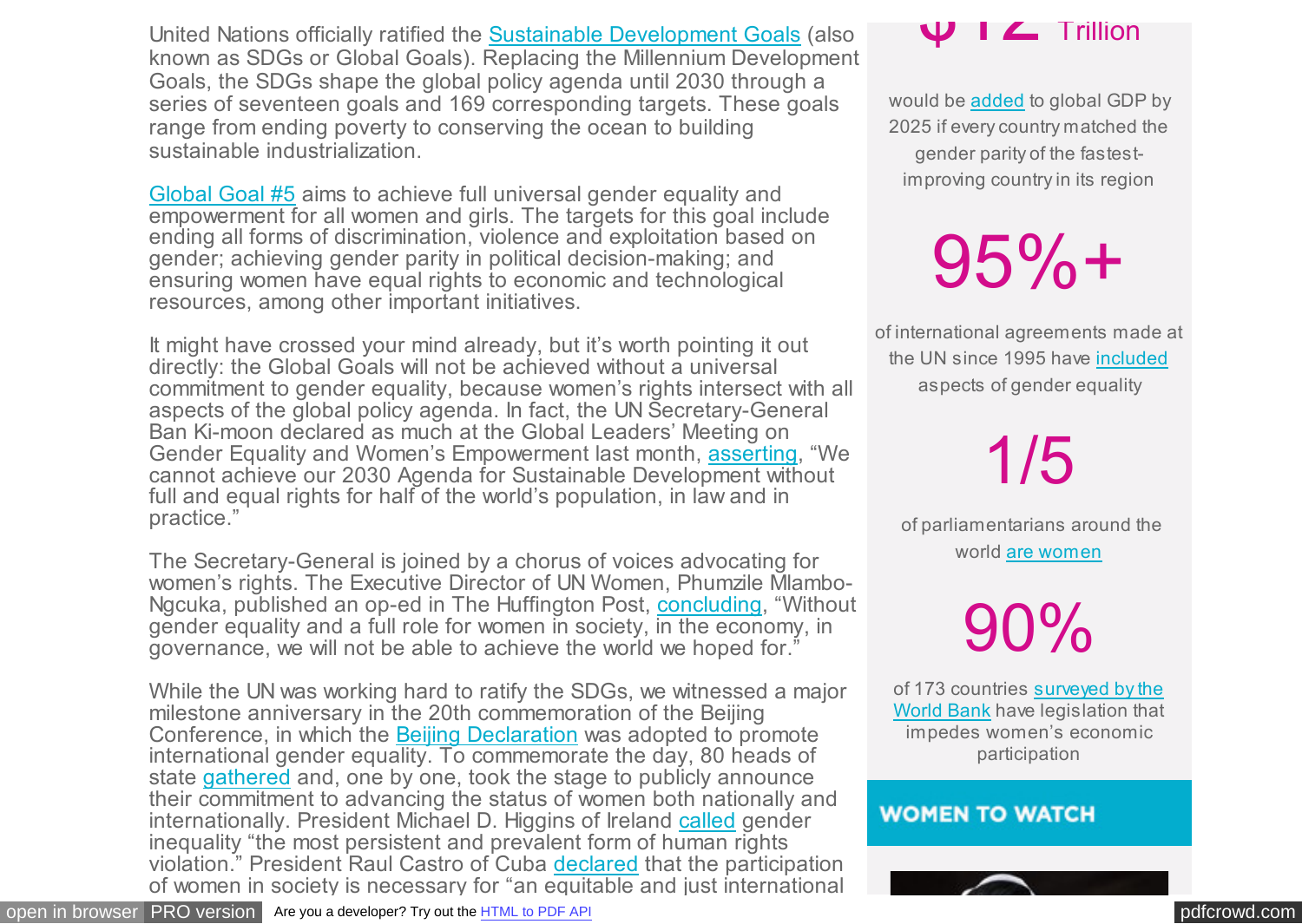of women in society is necessary for "an equitable and just international order that eradicates poverty and hunger and puts an end to conflict, prioritizes human beings over capital and preserves the environment." Meanwhile, Chancellor Angela Merkel of Germany [reminded](https://t.e2ma.net/click/5wkos/938ivu/xaem6i) the gathering that, "Signals are good, actions are better."

Celebrities are getting in on the action too. Bollywood stars banded together to promote Global Goal 5, by releasing a series of short videos that present an alternate reality in which gender roles are reversed. The four-part "[A Man's World,](https://t.e2ma.net/click/5wkos/938ivu/d3em6i)" features actors such as Gaurav Pandey, Kalki Koechlin and Richa Chadda, and explores issues ranging from workplace harassment to dowries to sexual violence. In doing so, the actors present a strong case for the need for women's empowerment in a country that has recently come under heavy scrutiny for gender inequality.

The United Nations Foundation also recently announced singer Jennifer Lopez as the first [Global Advocate for Women and Girls.](https://t.e2ma.net/click/5wkos/938ivu/tvfm6i) In this role, Lopez is expected to mobilize action against the barriers facing women and girls around the world, as a part of the UN Secretary-General's Every Woman, Every Child initiative. And during the Global Citizen [Festival held in New York City, a number of international figures sp](https://t.e2ma.net/click/5wkos/938ivu/9ngm6i)oke out for gender equality, including Malala Yousafzai, First Lady Michelle Obama, Beyoncé, Maya Angelou and Ronda Rousey.

Admittedly, we have a long way to go before we achieve universal gender equality; however, the Global Goals provide an important opportunity to advance the status of women and girls around the world.

### **HELP** US MAKE WAVES – A CALL FOR IDEAS!

Thanks for reading our monthly newsletter! Now, we're turning the tables to ask you to share your thoughts back with us.

In the next issue, we'll be shining a light on the role of men in the women's empowerment movement. Are there any male leaders standing up for women's rights who you admire? Or is there an example you'd like to share? We'll be featuring some of your answers in the next issue. Send your answer to [WMW@tupperware.com!](mailto:WMW@tupperware.com?subject=)



*Amina Mohammed, UN Special Adviser (photo via [@AMB\\_A\\_Mohammed\)](https://t.e2ma.net/click/5wkos/938ivu/5cpm6i)*

Amina Mohammed is the United National Secretary General's Special Adviser on Post-2015 Development Planning, playing a key role in the creation of the Global Goals. Mohammed previously served as the Senior Special Assistant to the President of Nigeria – her home country – under three different administrations and as the coordinator of the Task Force on Gender and Education for the UN's Millennium Project from 2002 to 2005. In a recent interview with GreenBiz, Mohammed spoke candidly about the critical role the business community will need to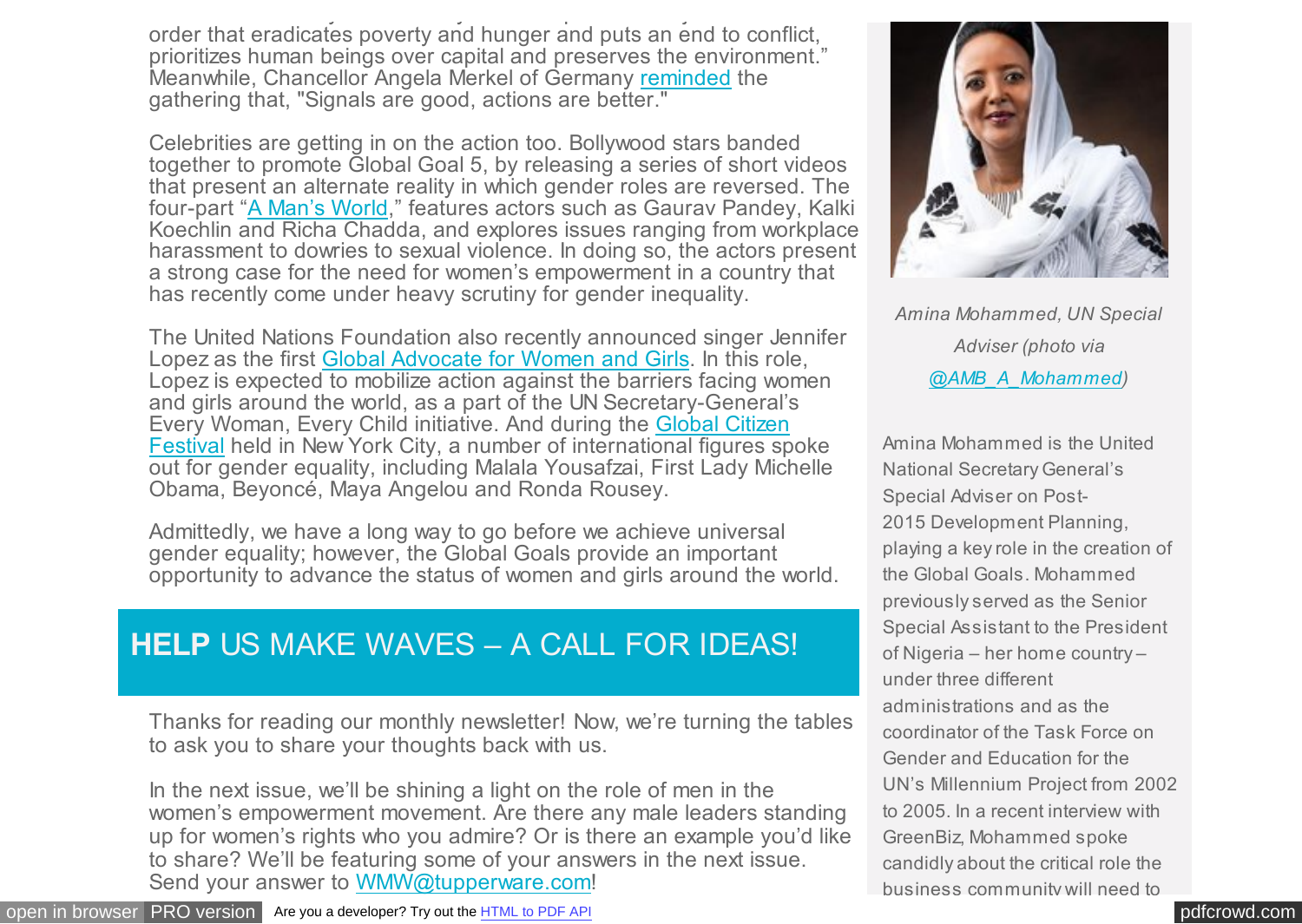**Pass on the wave:** Use the social media buttons at the bottom of this email to share it out to your own followers!

### **WOMEN IN THE NEWS**

**Facebook COO addresses the role of women in the business world**



*Research finds women are underrepresented at every corporate level*

underrepresented at every corporate level—a result of facing more barriers to advancement than their male counterparts. As a solution, Sandberg is calling for increased transparency, training and mentorship. (via [Wall Street Journal\)](https://t.e2ma.net/click/5wkos/938ivu/58hm6i)

corporate world. The researchers found that

women are

**Nobel Prizes awarded to women in medicine, literature**

play to advance the Global Goals over the next 15 years: "We've had engagement that has surprised us, that has gone further than we expected beyond the conversation on corporate social responsibility to really looking at companies'business models." (via [GreenBiz\)](https://t.e2ma.net/click/5wkos/938ivu/l5pm6i)

business community will need to

#### **PURPOSE WATCH**

**Business-led coalition works to advance SDGs through employee volunteerism**



*Companies commit to corporate volunteer programs with IMPACT 2030*

Earlier this month, fourteen global corporations came together to establish [IMPACT 2030,](https://t.e2ma.net/click/5wkos/938ivu/1xqm6i) a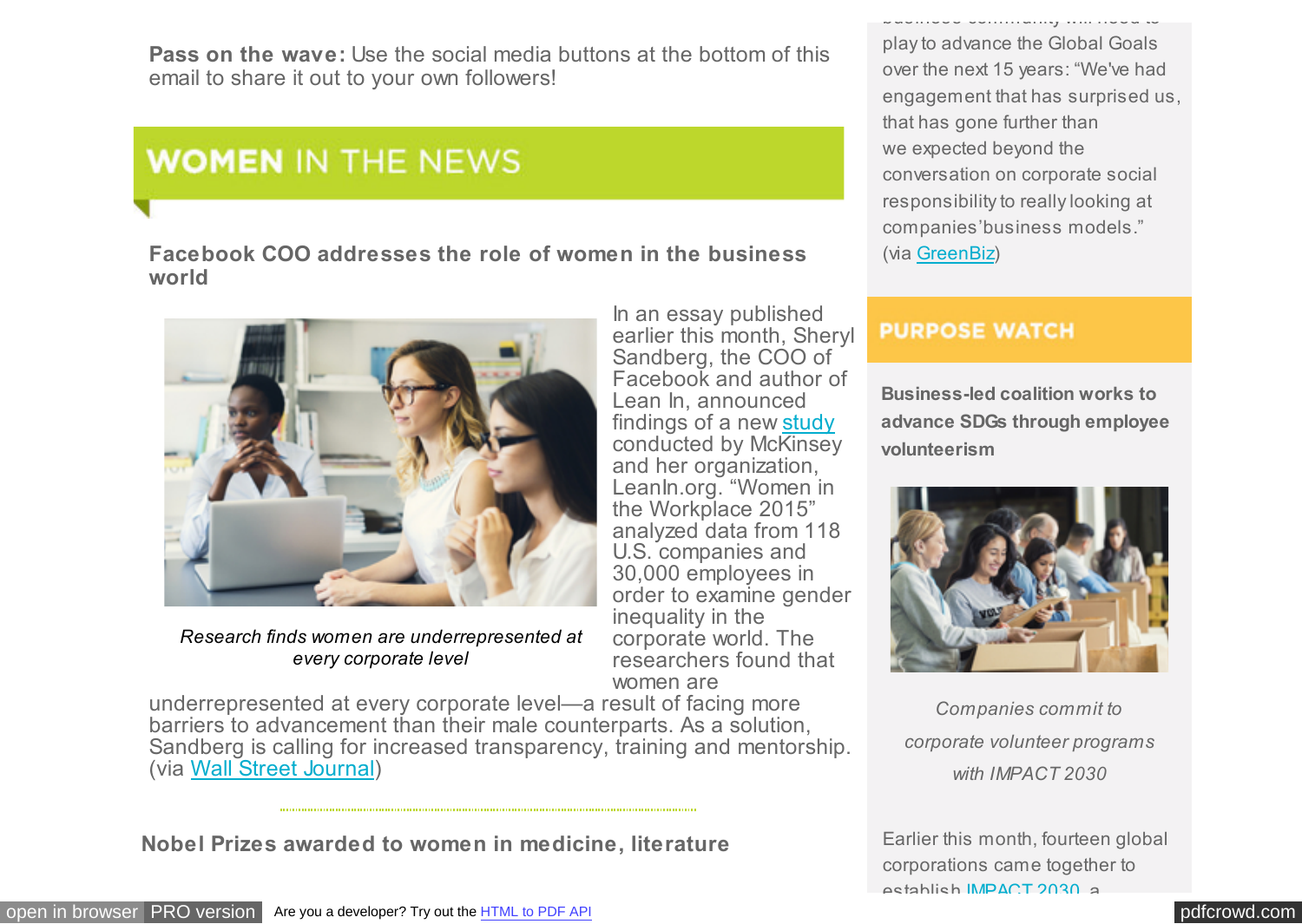This month, Tu Youyou, a researcher at the Academy of Traditional Chinese Medicine in Beijing, earned a Nobel Prize in medicine for making a groundbreaking discovery that led to a cure for drug-resistant malaria. The discovery is particularly notable for the way Tu employed tactics of traditional Chinese medicine to inform her research, ultimately using the text of a 1,600 year old recipe to develop her artemisinin-based cure. Meanwhile, the Nobel Prize in literature was awarded to Svetlana Alexievich from Belarus, to recognize her powerful writings on female Russian soldiers during WWII and the consequences of the Chernobyl nuclear accident. Alexievich is the first nonfiction writer to win the award in over half a century. Tu and Alexievich are the 48th and 49th women to receive a Nobel Prize since the award's inception – compared to 825 men. (via [Bustle,](https://t.e2ma.net/click/5wkos/938ivu/l1im6i) [Fortune\)](https://t.e2ma.net/click/5wkos/938ivu/1tjm6i)

#### **Women crowdsource product donations for female refugees**



Refugees need to [travel lightly](https://t.e2ma.net/click/5wkos/938ivu/hmkm6i) when they flee for their lives. Often women refugees carry as little as medication, baby supplies and personal documents. As a result, it is common for these women to lack access to basic but vital feminine care products, like pads and tampons. Three women from Essex, England used their previous experience providing sanitary and menstrual products to homeless women to build a crowdfunding campaign that would provide the same products to women refugees. After issuing a call to action in their hometown, the trio was able to donate 3,000 feminine care products and three new tents to women living in a refugee camp in Calais. (via [Ms. blog\)](https://t.e2ma.net/click/5wkos/938ivu/xelm6i)

**UJUANI [IMPACT 2030,](https://t.e2ma.net/click/5wkos/938ivu/1xqm6i) a** 

commitment to involve corporate volunteers in the missions set forth by the SDGs. Driving IMPACT 2030 is the belief that companies are a uniquely valuable resource that can be leveraged to global challenges. This is the first time a coalition of companies has united to collaborate via employee volunteering in response to the Global Goals. Since the launch of the initiative, the number of businesses involved has expanded beyond the original fourteen and includes Google, Ritz-Carlton, Johnson & Johnson, Bank of [America and many others. \(via Just](https://t.e2ma.net/click/5wkos/938ivu/hqrm6i) Means)

**More companies are recognizing gender equality means a safer supply chain**

It's no secret that women working in supply chains—such as garment workers and farmers—often face unfair labor practices because of their gender. Pax World Management's CEO Joe Keefe is committed to diminishing these practices by improving the condition of women laborers around the world. The recipient of the UN's Women's Empowerment Principles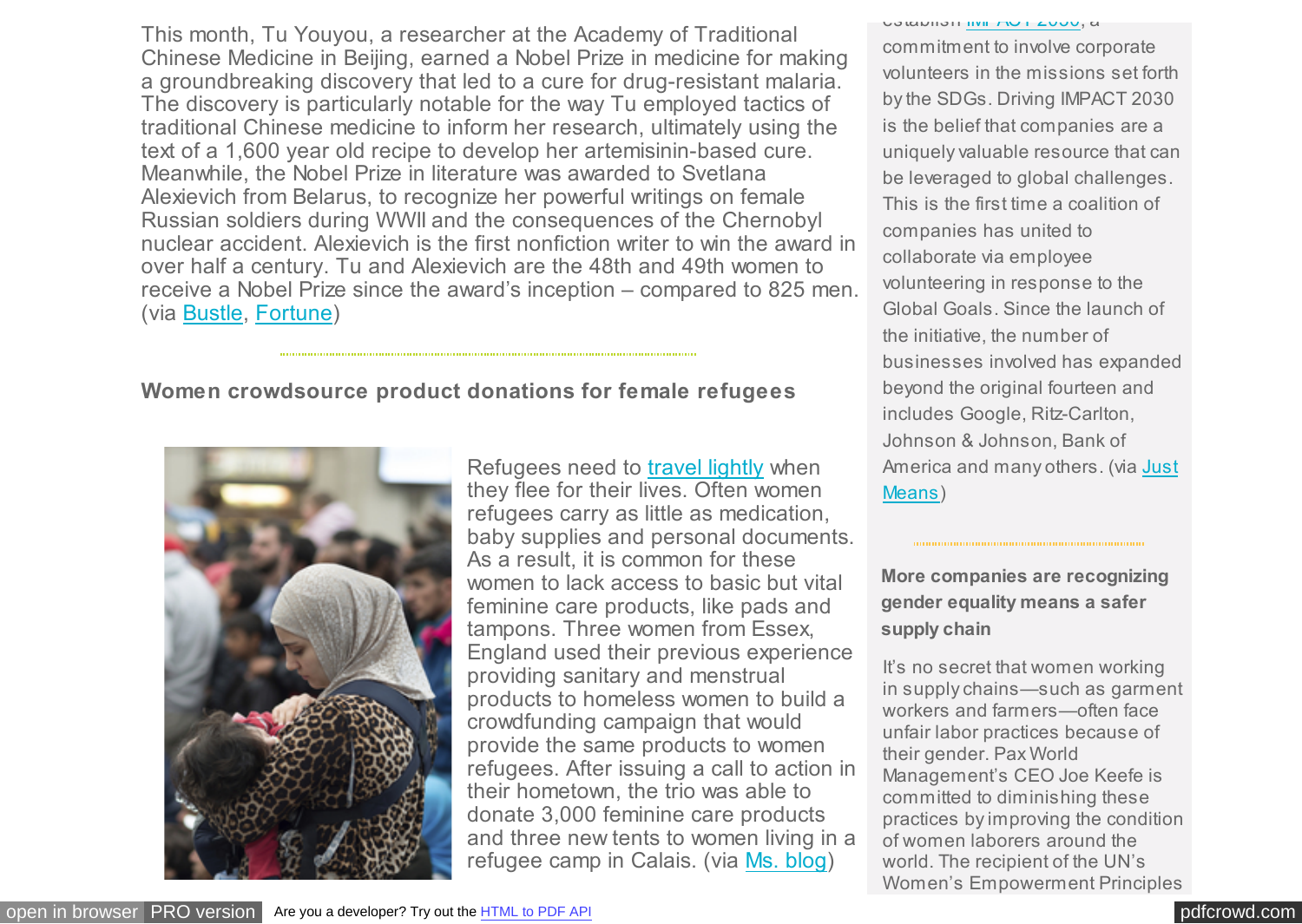*Crowdsourcing for women refugees*

### **TUPPERWARE BRANDS MAKING WAVES**

**Tupperware Brands' Fountain Ceremony tradition continues**



*Tupperware Austria sales force members attend*

*the Fountain Ceremony*

When the Gaylin Olson Friendship Fountain in front of the Orlando, Florida Tupperware Brands headquarters was dedicated over 40 years ago, we poured in water from all the Tupperware countries around the world, in a gesture of friendship, unity and the shared passion for changing lives. This gesture ultimately became a tradition that continues today each time a delegation of visiting sales force members comes to our headquarters.

Every time we host the visit of another Tupperware market, all associates from the Orlando office greet them in front of the fountain, welcoming them with their national flag. In a special ceremony, they then add water from their country to the fountain--like it was done at the fountain's

Leadership Award, Keefe works with investors to direct their investments toward businesses that promote gender parity. Working in partnership with Ellevate Asset Management, Keefe launched this month the Ellevate Global Women's Index Fund, the first mutual fund in the US that focuses entirely on investing in the highestrated companies empowering women across the globe. (via [GreenBiz\)](https://t.e2ma.net/click/5wkos/938ivu/xism6i)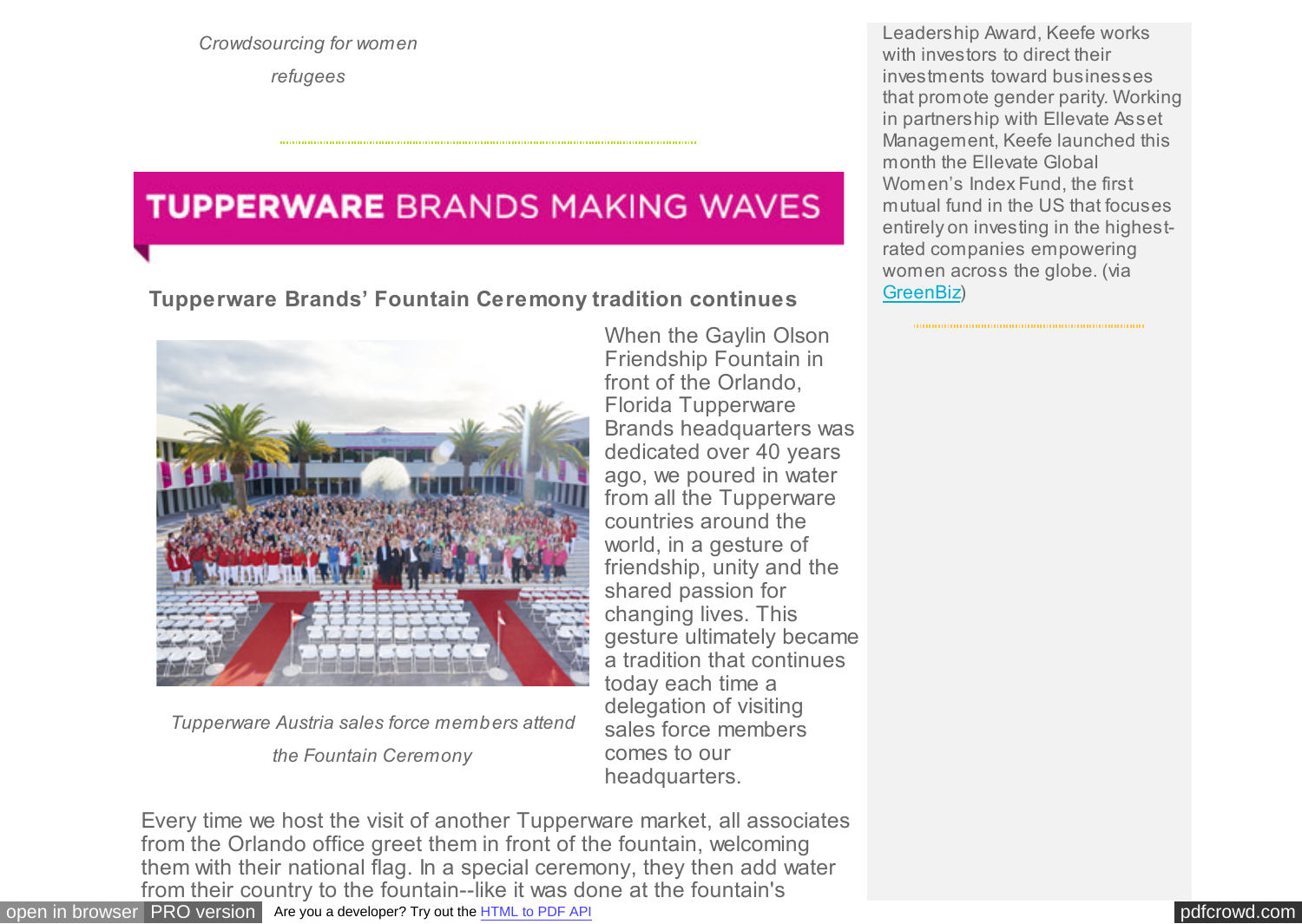from their country to the fountain--like it was done at the fountain's dedication--in order to celebrate their success and encourage future growth. We also invite each one to collect a sample of water from the fountain to take home with them as a reminder of their achievement and what it means to belong to the Tupperware Brands family. Finally, sales force members are then given a bronze coin and are asked to turn their back to the fountain and toss the coin into the water while making a special wish. The ceremony is usually a very emotional and memorable moment for our sales force after having worked hard to earn the possibility to participate in this rewarding experience.

Our most recent Fountain Ceremony took place on October 20, 2015 with 275 representatives attending on behalf of Tupperware Austria. Their trip to Orlando and the headquarters was organized to celebrate the 50th birthday of Tupperware Austria!



*Sales force members toss coins into the fountain*

### **TUPPERWARE** WOMEN OF THE MONTH

Our women of the month for October is Uruguay's Ximena Varón. Ximena is Social Responsibility Manager for Nuvo and Tupperware Uruguay. Read on to see how she makes health and well-being a top priority.



**1. Ensuring good health and well-being is number three on the UN's list of**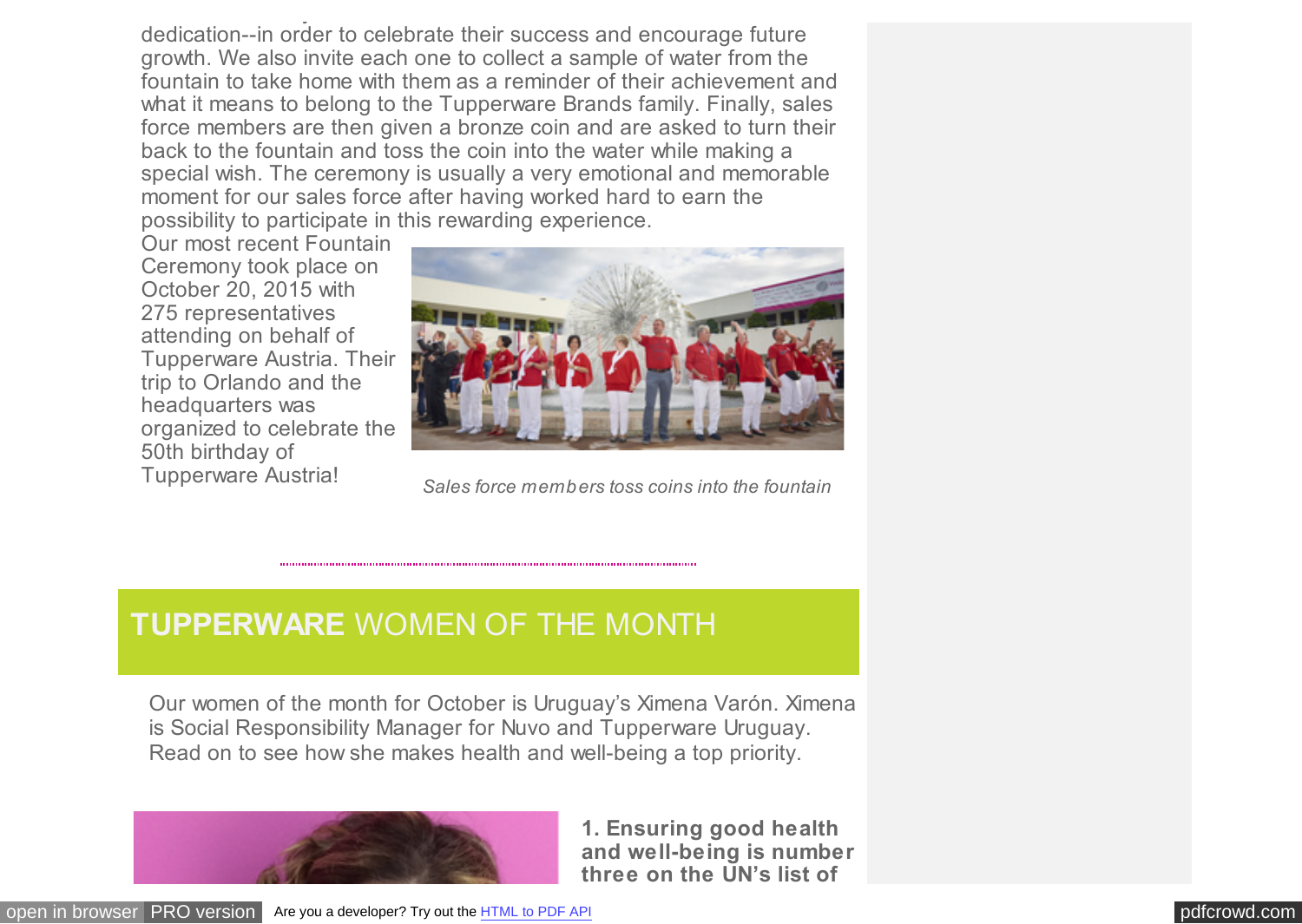

*Ximena Varón*

**17 sustainable development goals making this issue a top global priority. How are you working to advance this goal at Tupperware through your work with local schools in promoting health education?** 

In Tupperware Uruguay we are convinced that working with new generations is our future. Children have the ability to absorb all of the new habits that we teach them. Uruguay has a large number of children suffering

from obesity, and because of that, we try to help to improve this situation as a company.

Through the work we do at local schools, we get to influence children experimenting with food and learning how to cook. By working with schools, we are in fact working with the whole community surrounding it, and through that process we're able to spread Tupperware's values.

### **2. Why is this work important to you?**

I do believe that working with such relevant topics which have a direct impact in our community is also part of our role as a company. It allows us to reach different groups, show ourselves as a global company and make a difference in the lives of women in our country.

#### **3. What has been your favorite experience with helping others through Tupperware?**

One of the most enriching experiences I've ever had was when we worked with the UN to organize a campaign to help women realize the importance of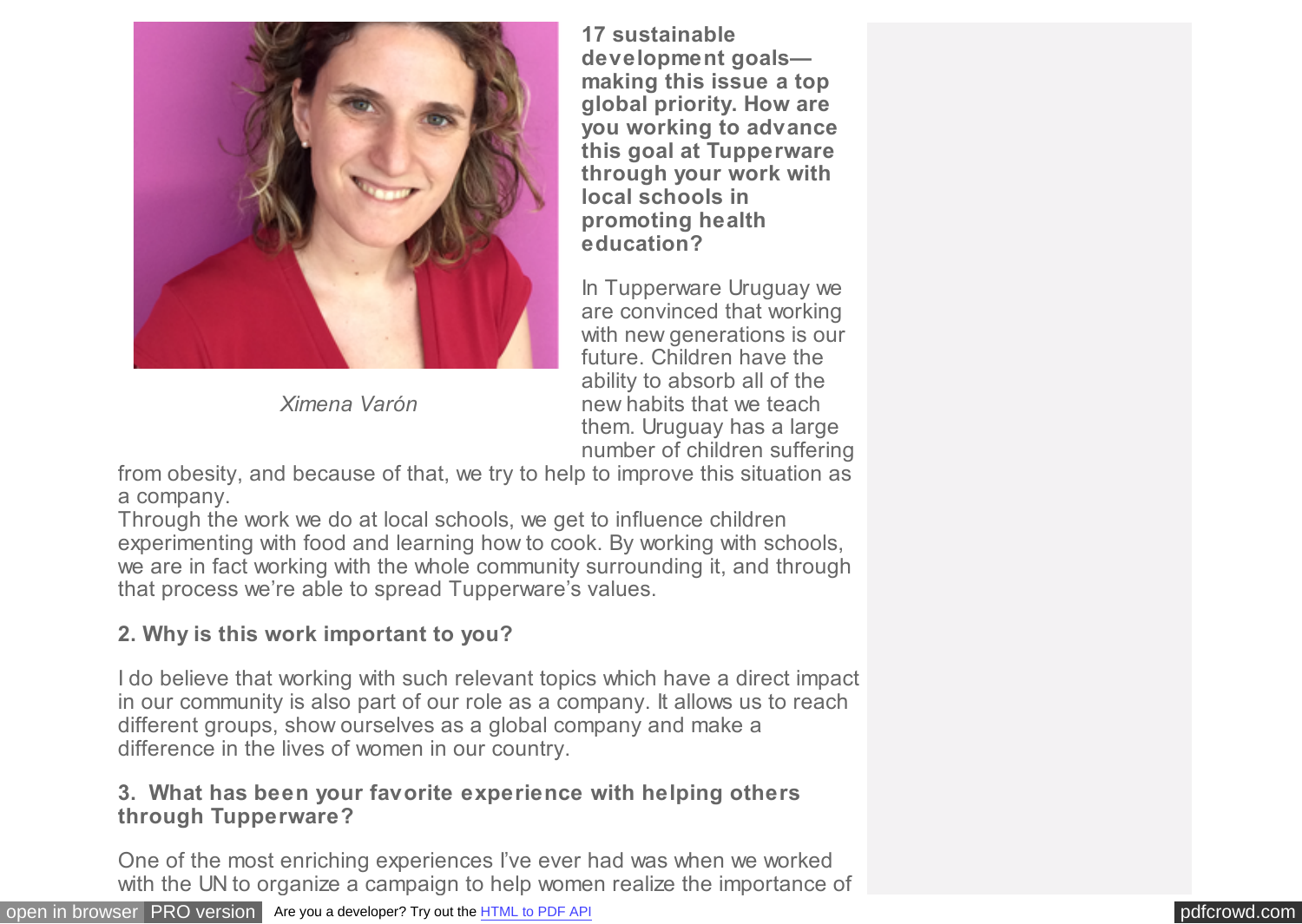with the UN to organize a campaign to help women realize the importance of  $\mathcal{L}_\mathbf{t}$ their rights. Mainly, about the right to work and be empowered by being economically independent. We worked for a year and at a particular event to award the best Tupperware sales, one women came to me and whispered "Thanks for helping me realize how much I could reach."

That night, I felt that all of our work was worth it. It's like the starfish moral story. You might not rescue them all by returning them from the shore to the sea, but if you can do it with one, the world has already become a better place.

#### **4. When you think about a "sustainable future," what does that look like to you within the walls of Tupperware Brands? Outside of Tupperware's walls?**

It's important to meet the needs of our present generation without compromising the ability of future generations to meet their own needs. To achieve this goal, we need personal and institutional commitments, where citizens, companies and governments can work together. Within Tupperware, we intend to be involved with the development of the

SDGs by taking a committed and active role.



Got this as a forw ard? **[Sign up](https://app.e2ma.net/app2/audience/signup/1767976/1740631.30900055/?v=a)** to receive our future emails.

**Share this email:**